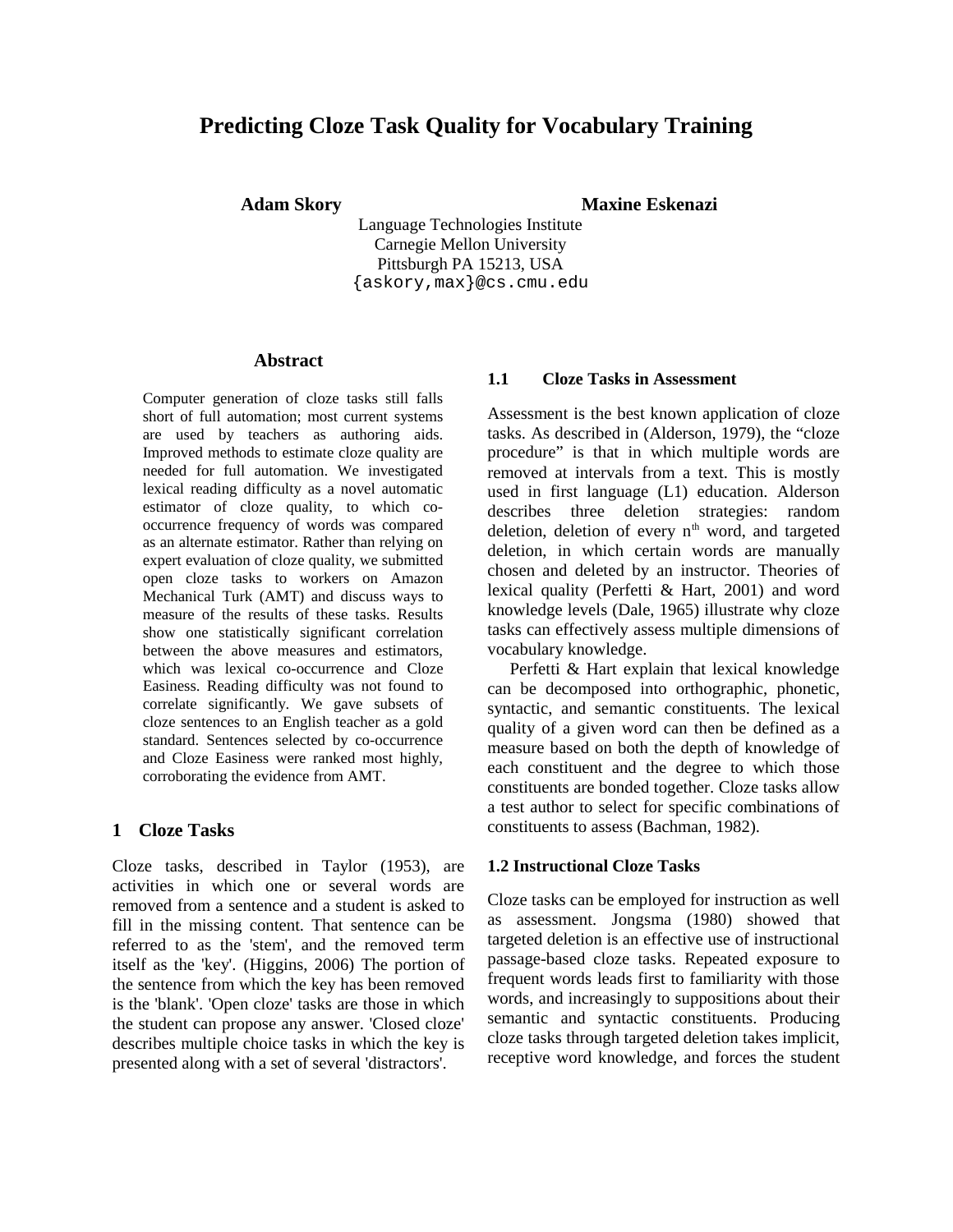to consider explicitly how to match features of the stem with what is known about features of any keys she may consider.

## **2 Automatic Generation of Cloze Tasks**

Most cloze task "generation" systems are really cloze task *identification* systems. That is, given a set of requirements, such as a specific key and syntactic structure (Higgins 2006) for the stem, a system looks into a database of pre-processed text and attempts to identify sentences matching those criteria. Thus, the content generated for a closed cloze is the stem (by deletion of the key), and a set of distractors. In the case of some systems, a human content author may manually tailor the resulting stems to meet further needs.

Identifying suitable sentences from natural language corpora is desirable because the sentences that are found will be authentic. Depending on the choice of corpora, sentences should also be well-formed and suitable in terms of reading level and content. Newspaper text is one popular source (Hoshino & Nakagawa, 2005; Liu et al., 2005; Lee & Seneff, 2007). Pino et al. (2008) use documents from a corpus of texts retrieved from the internet and subsequently filtered according to readability level, category, and appropriateness of content. Using a broader corpus increases the number and variability of potential matching sentences, but also lowers the confidence that sentences will be well-formed and contain appropriate language (Brown & Eskenazi, 2004).

## **2.1 Tag-based Sentence Search**

Several cloze item authoring tools (Liu et al. 2005; Higgins, 2006) implement specialized tag-based sentence search. This goes back to the original distribution of the Penn Treebank and the corresponding *tgrep* program. Developed by Pito in 1992 (Pito, 1994) this program allows researchers to search for corpus text according to sequences of part of speech (POS) tags and tree structure.

The linguists' Search Engine (Resnik & Elkiss, 2005) takes the capabilities of *tgrep* yet further, providing a simplified interface for linguists to search within tagged corpora along both syntactic and lexical features.

Both *tgrep* and the Linguists' Search Engine were not designed as cloze sentence search tools, but they paved the way for similar tools specialized for this task. For example, Higgins' (2006) system uses a regular expression engine that can work either on the tag level, the text level or both. This allows test content creators to quickly find sentences within very narrow criteria. They can then alter these sentences as necessary.

Liu et al. (2005) use sentences from a corpus of newspaper text tagged for POS and lemma. Candidate sentences are found by searching on the key and its POS as well as the POS sequence of surrounding terms. In their system results are filtered for proper word sense by comparing other words in the stem with data from WordNet and HowNet, databases of inter-word semantic relations.

## **2.2 Statistical Sentence Search**

Pino et al (2009) use co-occurrence frequencies to identify candidate sentences. They used the Stanford Parser (Klein & Manning, 2003) to detect sentences within a desired range of complexity and likely well-formedness. Co-occurrence frequencies of words in the corpus were calculated and keys were compared to other words in the stem to determine cloze quality, producing suitable cloze questions 66.53% of the time. This method operates on the theory that the quality of the context of a stem is based on the co-occurrence scores of other words in the sentence. Along with this result, Pino et al. incorporated syntactic complexity in terms of the number of parses found.

Hoshino & Nakagawa (2005) use machine learning techniques to train a cloze task search system. Their system, rather than finding sentences suitable for cloze tasks, attempts to automate deletion for passage-based cloze. The features used include sentence length and POS of keys and surrounding words. Both a Naïve Bayes and a K-Nearest Neighbor classifier were trained to find the most likely words for deletion within news articles. To train the system they labeled cloze sentences from a TOEIC training test as *true*, then shifted the position of the blanks from those sentences and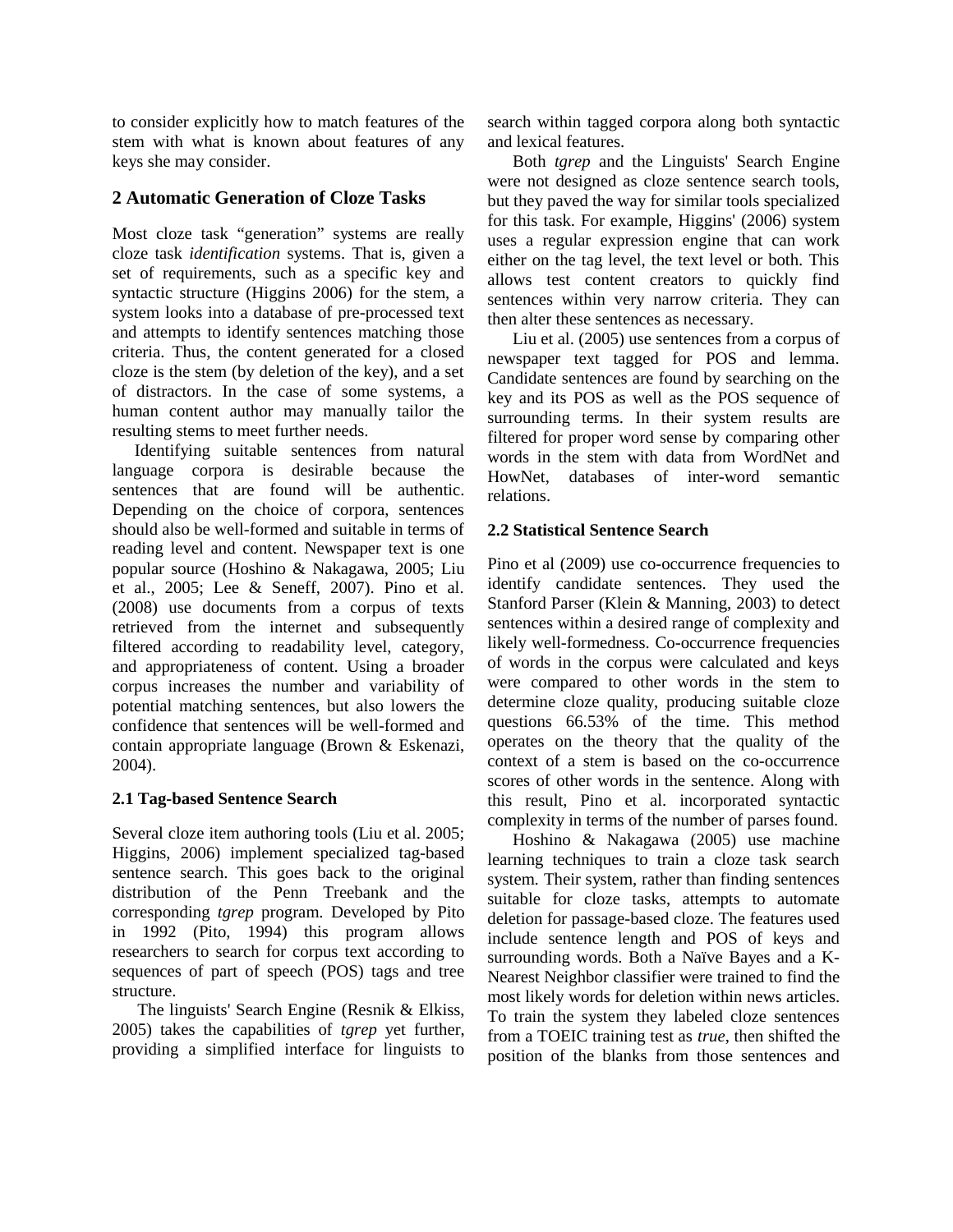labeled the resulting sentences as *false*. Manual evaluation of the results showed that, for both classifiers, experts saw over 90% of the deletions as either easy to solve or merely possible to solve.

## **3 Reading Level and Information Theory**

An information-theoretical basis for an entirely novel approach to automated cloze sentence search is found in Finn (1978). Finn defines *Cloze Easiness* as "the percent of subjects filling in the correct word in a cloze task." Another metric of the quality of a cloze task is context restriction; the number of solutions perceived as acceptable keys for a given stem. Finn's theory of lexical feature transfer provides one mechanism to explain context restriction. The theory involves the *information* content of a blank.

According to Shannon's (1948) seminal work on information theory, the *information* contained in a given term is inverse to its predictability. In other words, if a term appears despite following a history after which is it considered very unlikely to occur, that word has high *information* content. For example, consider the partial sentence *"She drives a nice..."*. A reader forms hypotheses about the next word before seeing it, and thus expects an overall meaning of the sentence. A word that conforms to this hypothesis, such as the word 'car', does little to change a reader's knowledge and thus has little *information*. If instead the next word is 'taxi', 'tank', or 'ambulance', unforeseen knowledge is gained and relative *information* is higher.

According to Finn (1978) the applicability of this theory to Cloze Easiness can be explained though lexical transfer features. These features can be both syntactic and semantic, and they serve to interrelate words within a sentence. If a large number of lexical transfer features are within a given proximity of a blank, then the set of words matching those features will be highly restricted. Given that each choice of answer will be from a smaller pool of options, the probability of that answer will be much higher. Thus, a highly probable key has correspondingly low *information* content.

Predicting context restriction is of benefit to automatic generation of cloze tasks. Cloze Easiness improves if a student chooses from a smaller set of possibilities. The instructional value of a highly context-restricted cloze task is also higher by providing a richer set of lexical transfer features with which to associate vocabulary.

Finn's application of information theory to Cloze Easiness and context restriction provides one possible new avenue to improve the quality of generated cloze tasks. We hypothesize that words of higher reading levels contain higher numbers of transfer features and thus their presence in a sentence can be correlated with its degree of context restriction. To the authors' knowledge reading level has not been previously applied to this problem.

We can use a unigram reading level model to investigate this hypothesis. Returning to the example words for the partial sentence *"She drives a nice..."*, we can see that our current model classifies the highly expected word, 'car', at reading level *1,* while 'taxi','tank', and 'ambulance', are at reading levels *5*, *6*, and *11* respectively.

## **3.1 Reading Level Estimators**

The estimation of reading level is a complex topic unto itself. Early work used heuristics based on average sentence length and the percentage of words deemed unknown to a baseline reader. (Dale & Chall, 1948; Dale, 1965) Another early measure, the Flesch-Kincaid measure, (Kincaid et al., 1975) uses a function of the syllable length of words in a document and the average sentence length.

More recent work on the topic also focuses on readability classification at the document level. Collins-Thompson & Callan (2005) use unigram language models without syntactic features. Heilman et al. (2008) use a probabilistic parser and unigram language models to combine grammatical and lexical features. (Petersen & Ostendorf, 2006) add higher-order n-gram features to the above to train support vector machine classifiers for each grade level.

These recent methods perform well to characterize the level of an entire document, but they are untested for single sentences. We wish to investigate if a robust unigram model of reading level can be employed to improve the estimation of cloze quality at the sentence level. By extension of Finn's (1978) hypothesis, it is in fact not the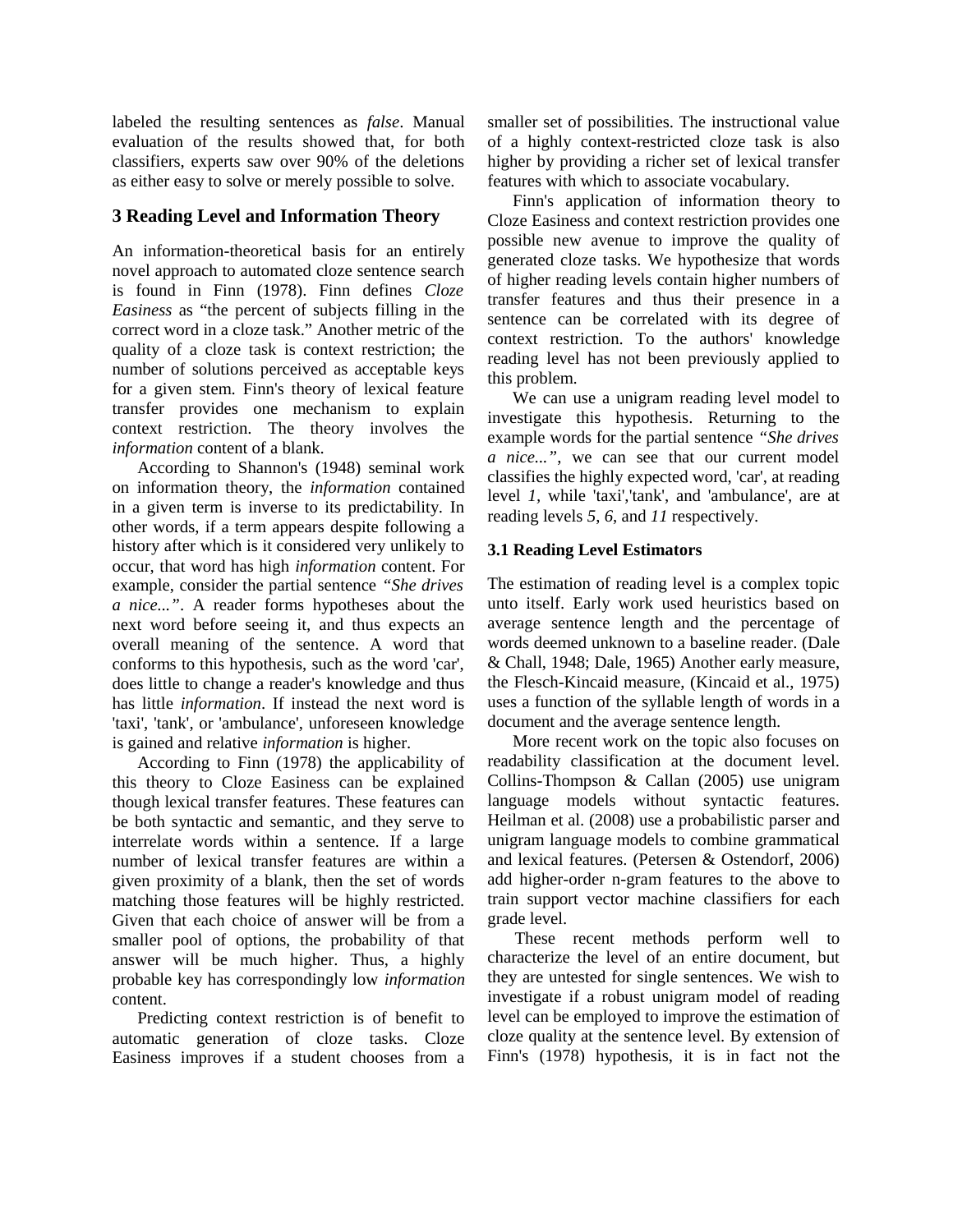overall level of the sentence that has a predicted effect on cloze context restriction, but rather the reading level of the words in proximity to the blank. Thus we propose that it should be possible to find a correlation between cloze quality and the reading levels of words in near context to the blank of a cloze task.

## **4 The Approach**

We investigate a multi-staged filtering approach to cloze sentence generation. Several variations of the final filtering step of this approach were employed and correlations sought between the resulting sets of each filter variation. The subset predicted to contain the best sentences by each filter was finally submitted to expert review as a gold standard test of cloze quality.

This study compares two features of sentences, finding the levels of context restriction experimentally. The first feature in question is the maximum reading level found in near-context to the blank. The second feature is the mean skip bigram co-occurrence score of words within that context.

Amazon Mechanical Turk (AMT) is used as a novel cloze quality evaluation method. This method is validated by both positive correlation with the known-valid (Pino et al., 2008) cooccurrence score predictor, and an expert gold standard. Experimental results from AMT are then used to evaluate the hypothesis that reading level can be used as a new, alternative predictor of cloze quality.

## **4.1 Cloze Sentence Filtering**

The first step in preparing material for this study was to obtain a set of keys. We expect that in most applications of sentence-based cloze tasks the set of keys is pre-determined by instructional goals. Due to this constraint, we choose a set of keys distributed across several reading levels and hold it as fixed. Four words were picked from the set of words common in texts labeled as grades four, six, eight, ten, and twelve respectively.

4th: 'little', 'thought', 'voice', 'animals' 6th: 'president', 'sportsmanship', 'national', experience' 8th: 'college', 'wildlife', 'beautiful', 'competition' 10th: 'medical', 'elevations','qualities', 'independent' 12th: 'scientists', 'citizens', 'discovered', 'university'

Figure 1: common words per grade level.

201,025 sentences containing these keys were automatically extracted from a corpus of web documents as the initial filtering step. This collection of sentences was then limited to sentences of length 25 words or less. Filtering by sentence length reduced the set to 136,837 sentences.

A probabilistic parser was used to score each sentence. This parser gives log-probability values corresponding to confidence of the best parse. A threshold for this confidence score was chosen manually and sentences with scores below the threshold were removed, reducing the number of sentences to 29,439.

## **4.2 Grade Level**

Grade level in this study is determined by a smoothed unigram model based on normalized concentrations within labeled documents. A sentence is assigned the grade level of the highest level word in context of the key.

## **4.3 Co-occurrence Scores**

Skip bigram co-occurrence counts were calculated from the Brown (Francis & Kucera, 1979) and OANC (OANC, 2009) corpora. A given sentence's score is calculated as the mean of the probabilities of finding that sentence's context for the key.

These probabilities are defined on the triplet (*key*, *word*, *window size*), in which *key* is the target word to be removed, *word* any term in the corpus, and *window size* is a positive integer less than or equal to the length of the sentence.

This probability is estimated as the number of times *word* is found within the same sentence as *key* and within an absolute *window size* of *2* positions from *key,* divided by the total number of times all terms are found in that window. These scores are thus maximum likelihood estimators of the probability of *word* given *key* and *window size:*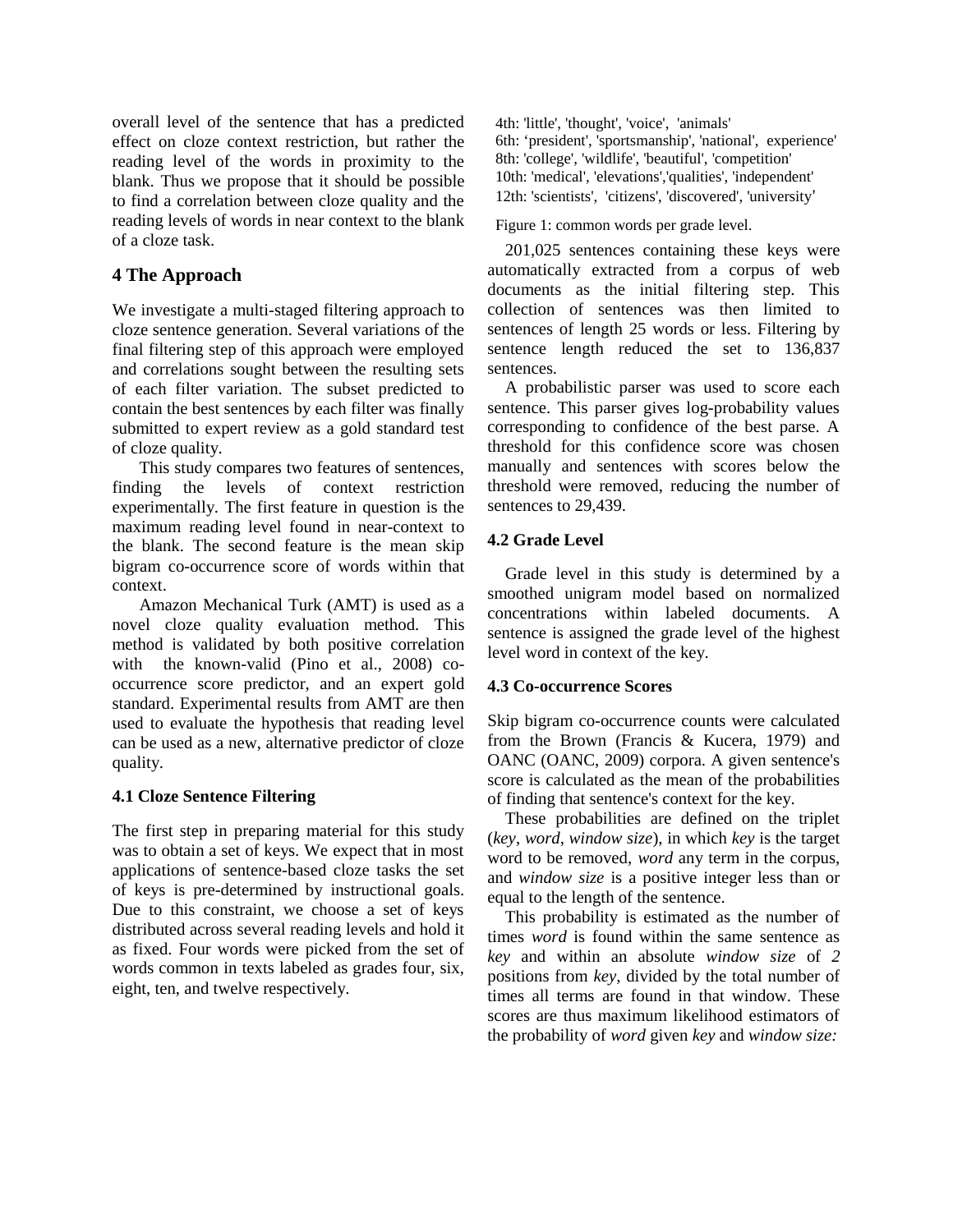(1) For some key *k* , word *w*, and window-size *m* :  $C_i(w, k)$  := count of times *w* found *j* words from the position of *k*, within the same sentence.

(2) For a vocabulary *V* and for some positive integer window-size  $m$ , let  $n = (m-1)/2$ , then:

$$
P(w|k,m) = \frac{\sum\limits_{j \in [-n,n], j \neq 0} C_j(w,k)}{\sum\limits_{t_i \in V} \sum\limits_{j \in [-n,n], j \neq 0} C_j(t_i,k)}
$$

i.e. if our corpus consisted of the single sentence *"This is a good example sentence."*:

*C−1 (w =* good*, k =* example*) = 1 C1 (w =* sentence*, k =* example*) = 1 P (w =* good *| k =* example*, m = 3) = 1 / (1+1)= .5*

Finally, the overall score of the sentence is taken to be the mean of the skip bigram probabilities of all words in context of the key.

#### **4.4 Variable Filtering by Grade and Score**

Skip bigram scores were calculated for all words co-occurrent in a sentence with each of our 20 keys. To maximize the observable effect of the two dimensions of grade level and co-occurrence score, the goal was to find sentences representing combinations of ranges within those dimensions. To achieve this it was necessary to pick the window size that best balances variance of these dimensions with a reasonably flat distribution of sentences.

In terms of grade level, smaller window sizes resulted in very few sentences with at least one high-level word, while larger window sizes resulted in few sentences with no high-level words. Variance in co-occurrence score, on the other hand, was maximal at a window size of 3 words, and dropped off until nearly flattening out at a window size of 20 words. A window size of 15 words was found to offer a reasonable distribution of grade level while preserving sufficient variance of co-occurrence score.

Using the above window-size, we created filters according to maximum grade level: one each for the grade ranges 5-6, 7-8, 9-10, and 11-12. Four more filters were created according to cooccurrence score: one selecting the highest-scoring quartile of sentences, one the second highestscoring quartile, and so on. Each grade level filter was combined with each co-occurrence score filter

creating 4x4=16 composite filters. By combining these filters we can create a final set of sentences for analysis with high confidence of having a significant number of sentences representing all possible values of grade level and co-occurrence score. At most two sentences were chosen for each of the 20 keys using these composite filters. The final number of sentences was 540.

### **4.5 Experimental Cloze Quality**

Previous evaluation of automatically generated cloze tasks has relied on expert judgments. (Pino et al., 2008; Liu et al., 2005) We present the use of crowdsourcing techniques as a new approach for this evaluation. We believe the approach can be validated by statistically significant correlations with predicted cloze quality and comparison with expert judgments.

The set of 540 sentences were presented to workers from Amazon Mechanical Turk (AMT), an online marketplace for "human intelligence tasks." Each worker was shown up to twenty of the stems of these sentences as open cloze tasks. No worker was allowed to see more than one stem for the same key. Workers were instructed to enter only those words that "absolutely make sense in this context", but were not encouraged to submit any particular number of answers. Workers were paid US\$.04 per sentence, and the task was limited to workers with approval ratings on past tasks at or above 90%.

For each sentence under review each worker contributes one subset of answers. Cloze Easiness, as defined by Finn (1978) is calculated as the percentage of these subsets containing the original key. We define *context restriction* on *n* as the percentage of answer subsets containing *n* or fewer words.

Using the example sentence: "Take this cloze sentence, for <u>(example)</u> ." We can find the set of answer subsets A:

$$
A = \{ A_i = \{ \text{example, free, fun, me} \}
$$
  

$$
A_2 = \{ \text{example, instance} \}
$$
  

$$
A_3 = \{ \text{instance} \}
$$

Then, Cloze Easiness is  $|\{A_1, A_2\}| / |A| \approx .67$  and Context restriction (on one or two words) is *| {A2,A3}| / |A| ≈ .67*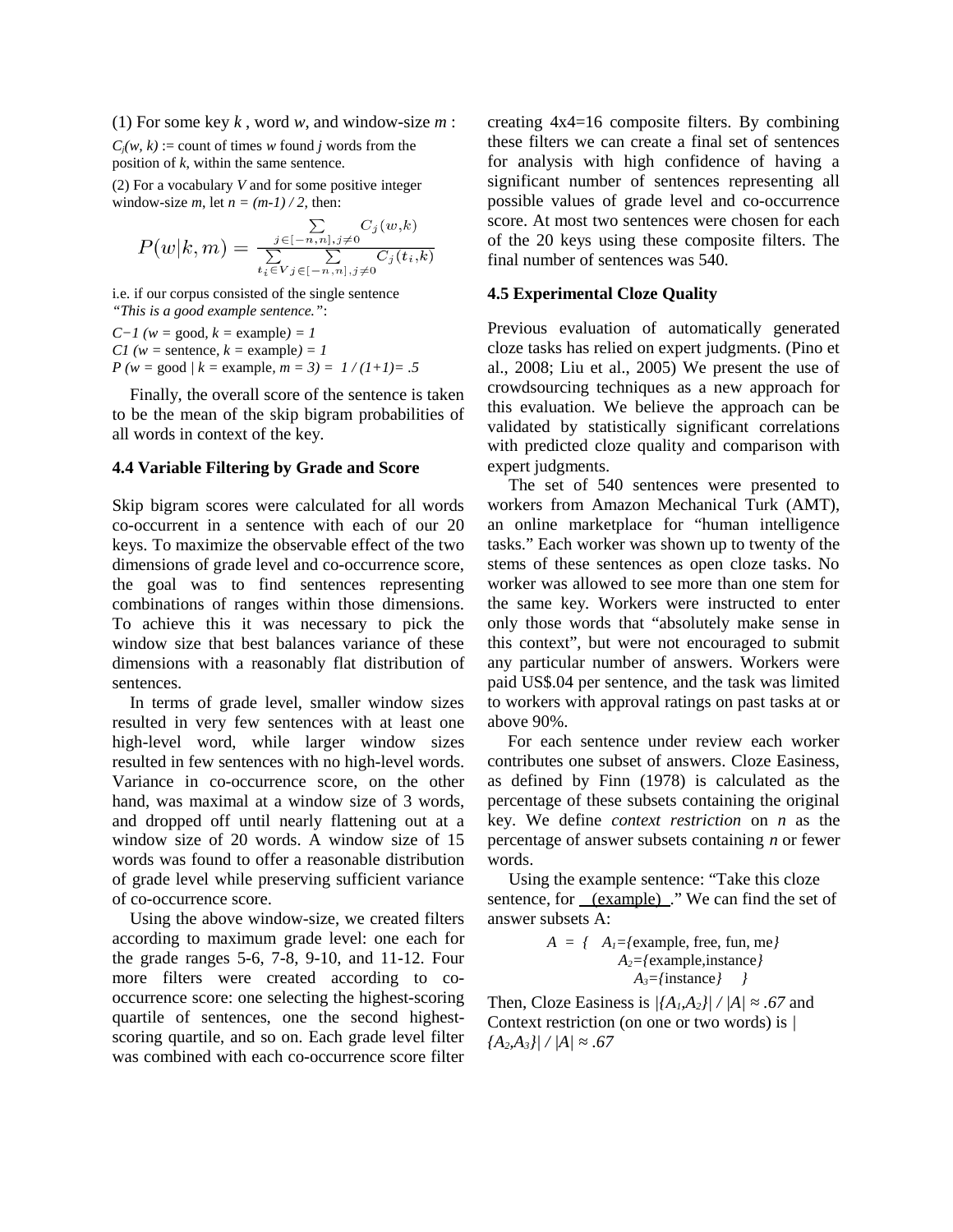### **5 Results**

Each sentence in the final set was seen, on average, by 27 Mechanical Turk workers. We wish to correlate measures of Cloze Easiness and context restriction with cloze quality predictors of maximum grade level and score. We use the Pearson correlation coefficient (PCC) to test the linear relationship between each measure of cloze quality and each predictor.

Table (1) shows these PCC values. All of the values are positive, meaning there is a correlation showing that one value will tend to increase as the other increases. The strongest correlation is that of co-occurrence and Cloze Easiness. This is also the only statistically significant correlation. The value of  $P(H_0)$  represents the likelihood of the null hypothesis: that two random distributions generated the same correlation. Values of  $P(H_0)$ under 0.05 can be considered statistically significant.

| <b>Cloze Easiness</b>      | $PCC = 0.2043$<br>$P(H_0)=1.6965e-06$ | $PCC = 0.0671$<br>$P(H_0)=0.1193$ |
|----------------------------|---------------------------------------|-----------------------------------|
| Context<br>Restriction (2) | $PCC = 0.0649$<br>$P(H_0)=0.1317$     | $PCC = 0.07$<br>$P(H_0)=0.1038$   |
|                            | Co-occurrence                         | Maximum Grade                     |

Table (1): Pearson Correlation Coefficient and probability of null hypothesis for estimators and measures of cloze quality.

Figure (3) shows scatter plots of these four correlations in which each dot represents one sentence.

The top-leftmost plot shows the correlation of co-occurrence score (on the x-axis), and Cloze Easiness (on the y-axis). Co-occurrence scores are shown on a log-scale. The line through these points represents a linear regression, which is in this case statistically significant.

The bottom-left plot shows correlation of cooccurrence score (x-axis) with context restriction. In this case context restriction was calculated on *n=2*, i.e. the percent of answers containing only



Figure (3): Scatter plots of all sentences with cloze quality measure as y-axis, and cloze quality estimator as x-axis. The linear regression of each distribution is shown.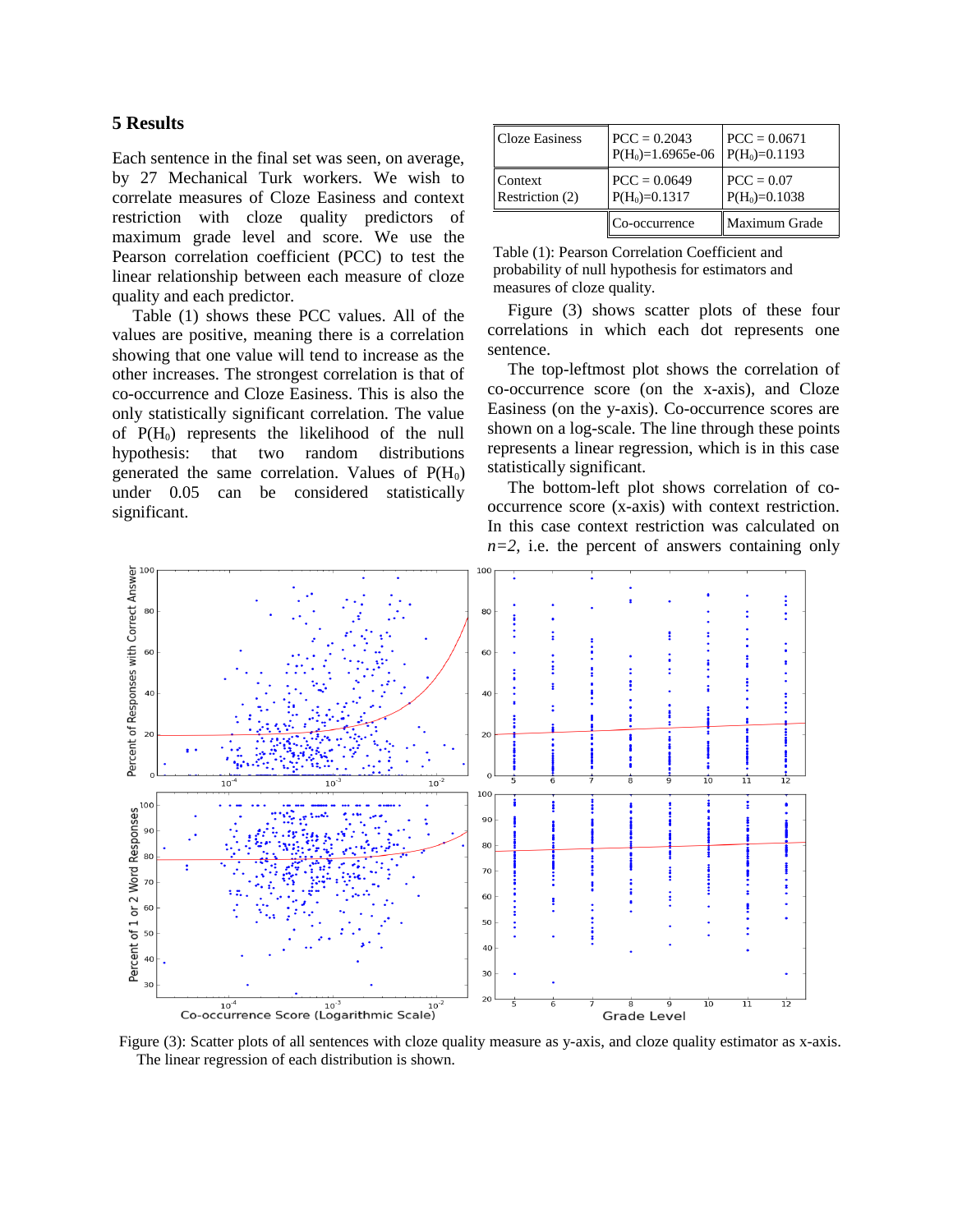one or two words. The linear regression shows there is a small (statistically insignificant) correlation.

The top-right plot shows Cloze Easiness (yaxis) per grade level (x-axis). The bottom left shows context restriction (y-axis) as a function of grade level. In both cases linear regressions here also show small, statistically insignificant positive correlations.

The lack of significant correlations for three out of four combinations of measures and estimators is not grounds to dismiss these measures. Across all sentences, the measure of context restriction is highly variant, at 47.9%. This is possibly the result of the methodology; in an attempt to avoid biasing the AMT workers, we did not specify the desirable number of answers. This led to many workers interpreting the task differently.

In terms of maximum grade level, the lack of a significant correlation with context restriction does not absolutely refute Finn (1978)'s hypothesis. Finn specifies that semantic transfer features should be in "lexical scope" of a blank. A clear definition of "lexical scope" was not presented. We generalized scope to mean proximity within a fixed contextual window size. It is possible that a more precise definition of "lexical scope" will provide a stronger correlation of reading level and context restriction.

### **5.1 Expert Validation**

Finally, while we have shown a statistically significant positive correlation between cooccurrence scores and Cloze Easiness, we still need to demonstrate that Cloze Easiness is a valid measure of cloze quality. To do so, we selected the set of 20 sentences that ranked highest by cooccurrence score and by Cloze Easiness to submit to expert evaluation. Due to overlap between these two sets, choosing distinct sentences for both would require choosing some sentences ranked below the top 20 for each category. Accordingly, we chose to submit just one set based on both criteria in combination.

Along with these 20 sentences, as controls, we also selected two more distinct sets of 20 sentences: one set of sentences measuring most highly in context restriction, and one set most highly estimated by maximum grade level.

We asked a former English teacher to read each open cloze, without the key, and rate, on a five point Likert scale, her agreement with the statement "*This is a very good fill-in-the-blank sentence.*" where 1 means strong agreement, and 5 means strong disagreement.

|                                                    |                                            | Expert evaluation on<br>5-point Scale |                       |
|----------------------------------------------------|--------------------------------------------|---------------------------------------|-----------------------|
|                                                    |                                            | Mean                                  | Standard<br>Deviation |
| 20<br>best<br>sentences<br>as<br>determined<br>by: | Cloze Easiness and co-<br>occurrence score | 2.25                                  | 1.37                  |
|                                                    | Context restriction                        | 3.05                                  | 1.36                  |
|                                                    | Maximum grade level                        | 3.15                                  | 1.2                   |

Table (2): Mean ratings for each sentence category.

The results in Table (2) show that, on average, the correlated results of selecting sentences based on Cloze Easiness and co-occurrence score are in fact rated more highly by our expert as compared to sentences selected based on context restriction, which is, in turn, rated more highly than sentences selected by maximum grade level. Using a onesample t-test and a population mean of 2.5, we find a p-value of .0815 for our expert's ratings.

## **6 Conclusion**

We present a multi-step filter-based paradigm under which diverse estimators of cloze quality can be applied towards the goal of full automation of cloze task generation. In our implementation of this approach sentences were found for a set of keys, and then filtered by maximum length and likelihood of well-formedness. We then tested combinations of two estimators and two experimental measures of cloze quality for the next filtering step.

We presented an information-theoretical basis for the use of reading level as a novel estimator for cloze quality. The hypothesis that maximum grade level should be correlated with context restriction was not, however, shown with statistical significance. A stronger correlation might be shown with a different experimental methodology and a more refined definition of lexical scope.